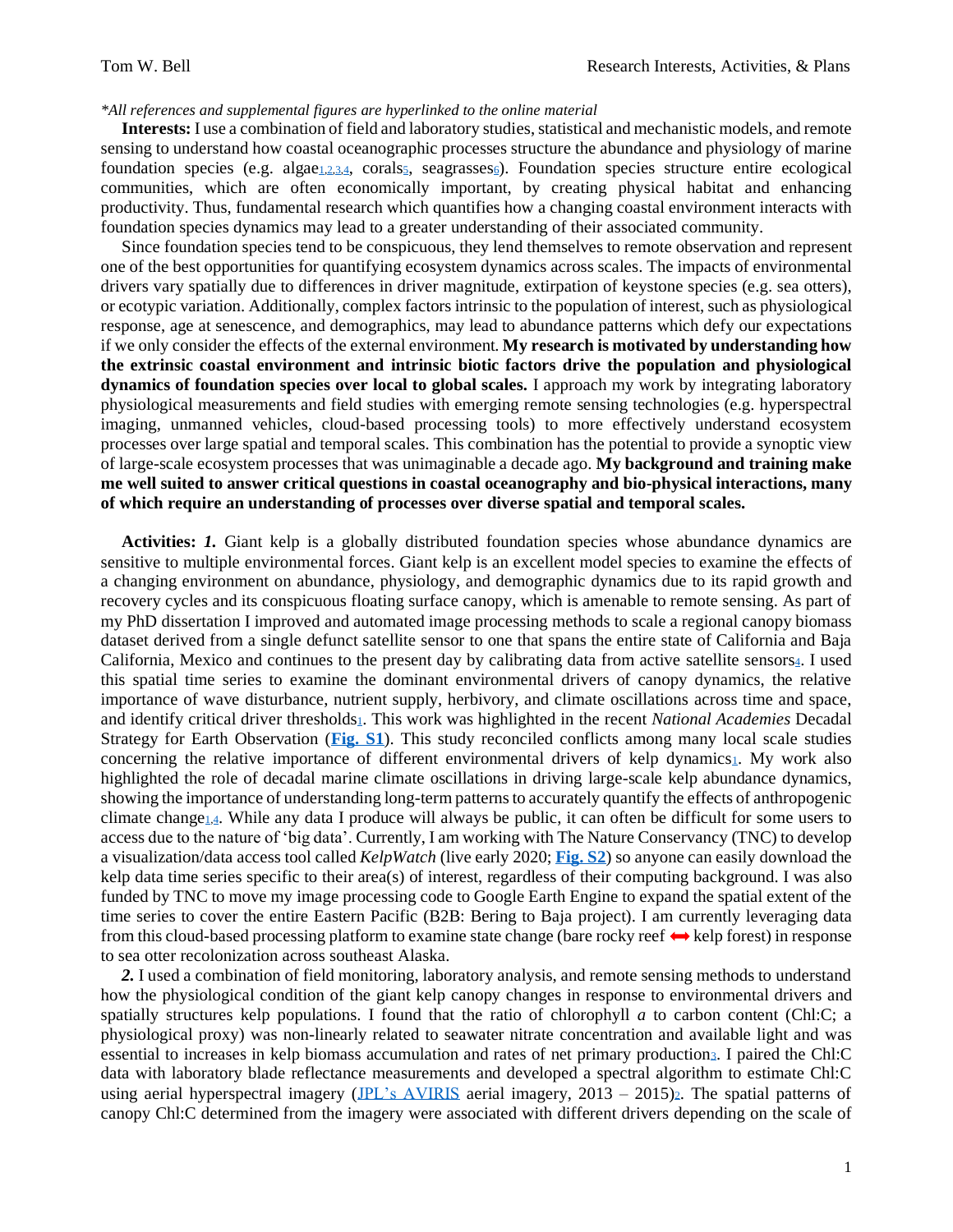observation. At a regional scale  $(1 - 100 \text{ km})$  Chl:C patterns were negatively related to seawater temperature (**[Fig. S3](http://www.tomwbell.net/uploads/5/6/9/7/56976837/fig_s3.pdf)**; temperature is inversely and non-linearly related to nitrate concentration; **[Fig. S4](http://www.tomwbell.net/uploads/5/6/9/7/56976837/fig_s4.pdf)**). However, at local scales (10 m – 1 km) Chl:C patterns were negatively related to canopy age (**Fig. 1**). The decline of Chl:C with age mirrors the empirical kelp frond loss rate due to senescence (**[Fig. S5](http://www.tomwbell.net/uploads/5/6/9/7/56976837/fig_s5.pdf)**), where frond lifespan is  $\sim$ 100 days and is unaffected by nutrient conditions. Areas with reduced physiological condition emerged early in the season and contained a higher proportion of senescing fronds, losing canopy more quickly than areas which had emerged more recently. These results are important because they help disentangle the roles of regional nutrient supply (rapid growth from upwelled nitrate) and local biotic factors (variable declines due to age demographics) on kelp population dynamics, and show the power of large-scale, spatially continuous measurements to identify emergent patterns and their underlying processes.



**Fig. 1. Local-scale patterns of physiological condition, canopy age, and canopy biomass over a growing season with areas of low physiological condition in June presaging canopy loss in August. These results show that physiological condition declines with canopy age and is related to the senescence of giant kelp fronds.** (**A**) Western Santa Barbara Channel with kelp forest in red box. (**B**) Time series of surface temperature (blue) and nitrate concentration (red) near the kelp forest and dashed black lines show the dates of hyperspectral imagery in 2015. (**C - E**) Chl:C (AVIRIS, 18m pixels), (**F - H**) canopy age and (**I - K**) canopy biomass density (Landsat, 30m pixels) for the kelp forest across the three dates. Black lines represent bathymetry (meters).

*3.* As part of my postdoctoral work at UCLA, I used an unprecedented set of aerial hyperspectral imagery, underwater field spectroscopy, and water column inversion techniques to investigate the impact of water column properties (i.e. depth, chlorophyll, sediment, CDOM, wind) on the estimation of fractional coral reef benthic cover in Hawaii (*methods schematic* **[Fig. S6](http://www.tomwbell.net/uploads/5/6/9/7/56976837/fig_s6.pdf)**)5[.](http://www.tomwbell.net/uploads/5/6/9/7/56976837/bell_etal_2020_rse.pdf) Using this framework, I determined the mean absolute error associated with the estimation of coral reef benthic classes in modeled water columns with varying water properties (**[Fig. S7](http://www.tomwbell.net/uploads/5/6/9/7/56976837/fig_s7.pdf)**). This work was completed to establish 'best practices' for coral reef monitoring in advance of nascent hyperspectral satellite missions like NASA's [Surface Biology & Geology](https://science.nasa.gov/earth-science/decadal-sbg) (*planned launch mid-2020's*). I then applied these model results to the aerial hyperspectral imagery of Molokai, Hawaii to produce maps of fractional benthic cover and uncertainty associated with the benthic cover estimates (**Fig. 2**). This work underpins one of my future research goals (*see Major Planned Projects below*) to use spatial analyses to understand the drivers of coral cover and health.

**Five Year Plan:** Over the next five years I plan to establish a globally recognized research program at a large research university. Securing a position at an institution like the Woods Hole Oceanographic Institution will allow for the recruitment of excellent graduate students and postdoctoral scholars who will develop projects, bring new perspectives, and expand the breadth of ideas that are central to my research questions. Since 2018, I have been awarded three grants (total \$2.35 million) and have secured research funding for the next two years.